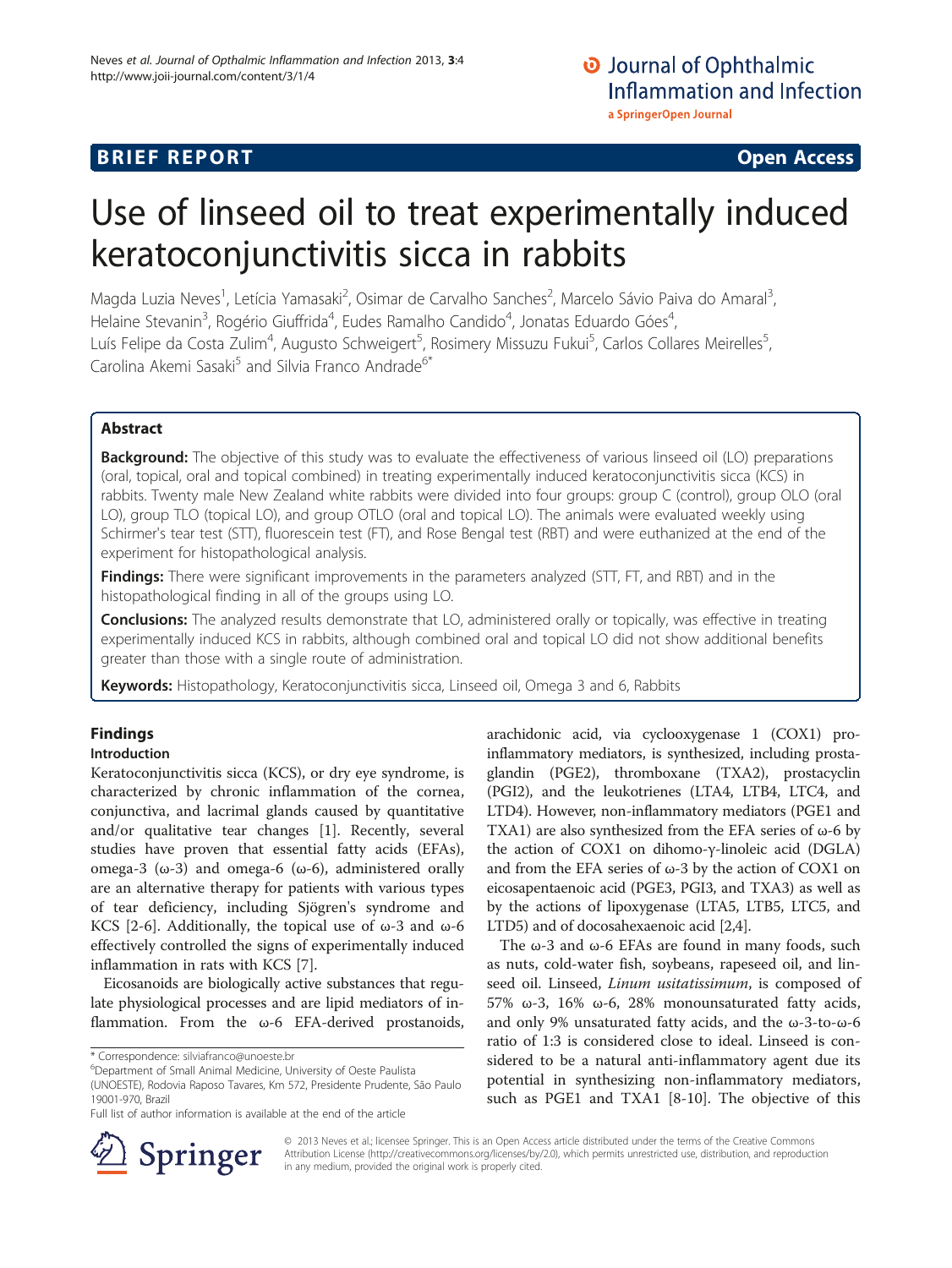<span id="page-1-0"></span>study was to evaluate the effectiveness of various linseed oil (LO) preparations (oral, topical, oral and topical combined), which are rich in  $\omega$ -3 and  $\omega$ -6, in treating experimentally induced KCS in rabbits.

#### Materials and methods

Twenty male New Zealand white rabbits (Oryctolagus cuniculus) were housed in individual metal cages with water and food *ad libitum*. All of the procedures were approved by the Ethics Committee on the Use of Animals of UNOESTE under protocol no. 014/09. The induction model of KCS in rabbits was based on a previously published study [[11\]](#page-4-0), which described the removal of the lacrimal glands and nictitating membranes and the administration of atropine sulfate 1% eye drops TID until the confirmation of KCS diagnosis  $(\leq 5 \text{ mm/min})$ Schirmer's tear test (STT) and/or Rose Bengal test (RBT) positive) and then throughout the treatment

period (12 weeks) for KCS maintenance. The rabbits were evaluated at M0 (prior to the KCS induction surgery), M1 (1 week after the induction of KCS and the beginning of treatment), and M2 to M12 (i.e., assessments as weekly intervals beginning 1 week after the initiation of treatment). Of the 20 rabbits, 15 were induced using the KCS protocol described above and 5 were allocated to the control group without KCS induction. A week after the induction of KCS, the groups of animals were treated for 12 weeks as follows: group C ( $n = 5$ , control, one drop of placebo, 0.9% NaCl solution, topically twice a day (BID) in both eyes), group OLO ( $n = 5$ , 1 g/day of liquid LO made by Laboratory Ophthalmos-SP (São Paulo, Brazil) orally), group TLO ( $n = 5$ , one drop of LO eye drops made by Laboratory Ophthalmos-SP BID in both eyes), and group OTLO ( $n = 5$ , 1 g/day of liquid LO orally with one drop of LO eye drops BID in both eyes). STT was performed without anesthetic

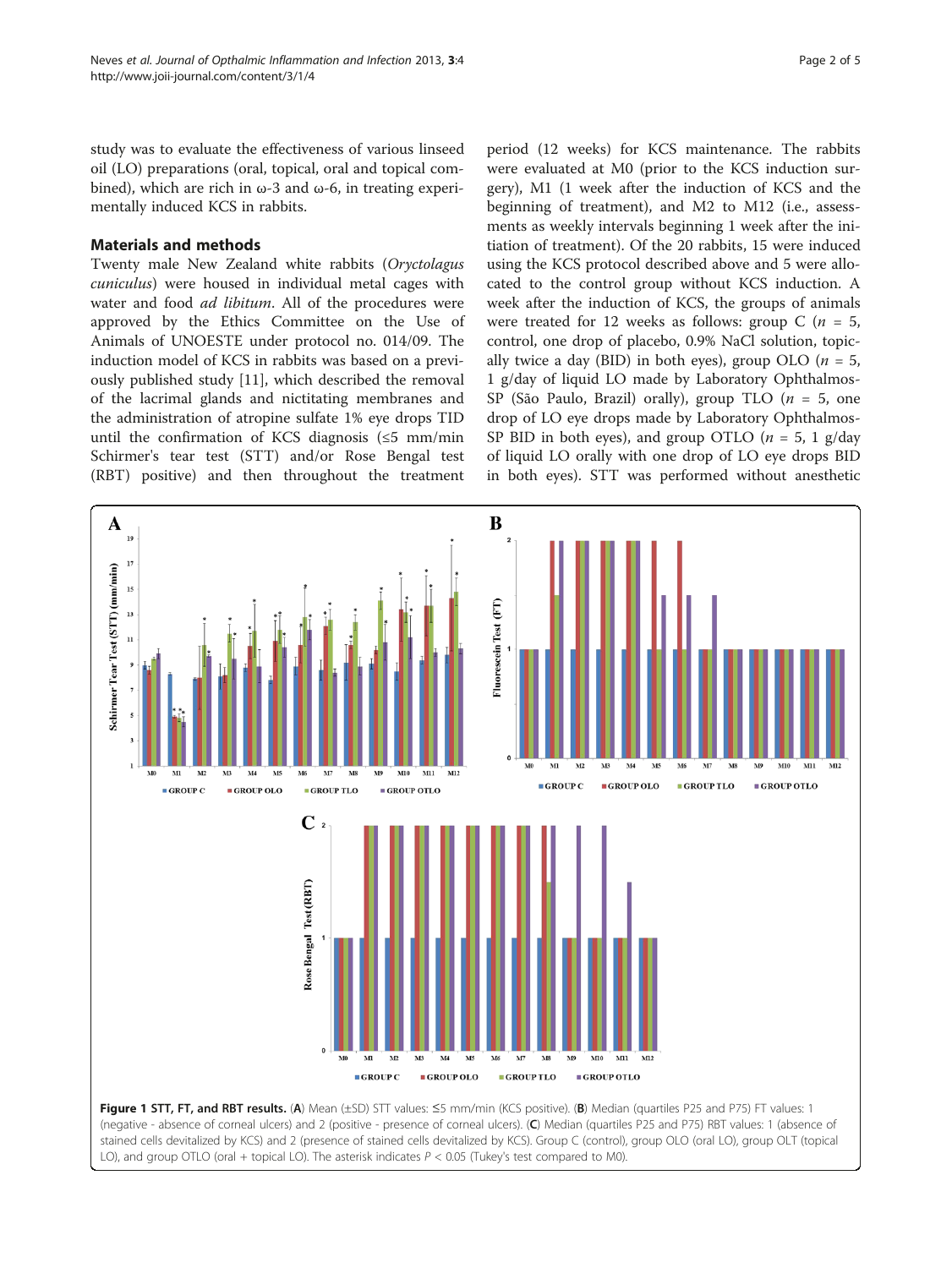<span id="page-2-0"></span>

eye drops and was considered positive if the KCS values were ≤5 mm/min. The fluorescein test (FT) was performed to observe ulcers colored with 1% fluorescein strips moistened with a small amount of normal saline;

they were scored 1 (negative for a corneal ulcer) or 2 (positive for a corneal ulcer). RBT was performed on stained cells devitalized by KCS; after instilling the anesthetic eye drops, we used one drop of 0.5% Rose



Figure 3 Photomicrography of the cornea and conjunctiva. (A) Group C without conjunctival inflammation; caliciform cells were seen in a mass (arrows); PAS, ×100. (B) Group OLO with caliciform cells (large arrows) and subconjunctival edema (thin arrows); PAS, ×100. (C) Group TLO with mild edema of the epithelium (arrows) and corneal stroma (asterisks); HE,  $\times$ 100. (D) Group TLO with the corneal epithelium showing moderate edema (thin arrow) and the subcorneal area showing moderate inflammatory infiltration with lymphocytes (large arrow) and stroma in the blood vessel (asterisk); HE,  $\times$ 100. (E) Group TLO with severe edema in the corneal and subcorneal epithelium and moderate edema in the stroma (large arrows); HE, ×400. (F) Group TLO with exocytosis of neutrophils in the corneal epithelium and with the presence of neutrophils (thin arrow) and congestion of blood vessels in the stroma (large arrow); HE, ×400. (G) Corneal epithelium showing exocytosis of neutrophils (arrows) and stroma showing intense edema; HE, x400. (H) Group OTLO shows the presence of caliciform cells (large arrows), mild inflammatory infiltration (thin arrows), and subconjunctival edema (asterisks); PAS, ×400. (I) The conjunctiva of group OTLO group showing the presence of caliciform cells (large arrows) and lymphocytic inflammatory infiltration with conjunctival necrosis (thin arrows); PAS, ×100.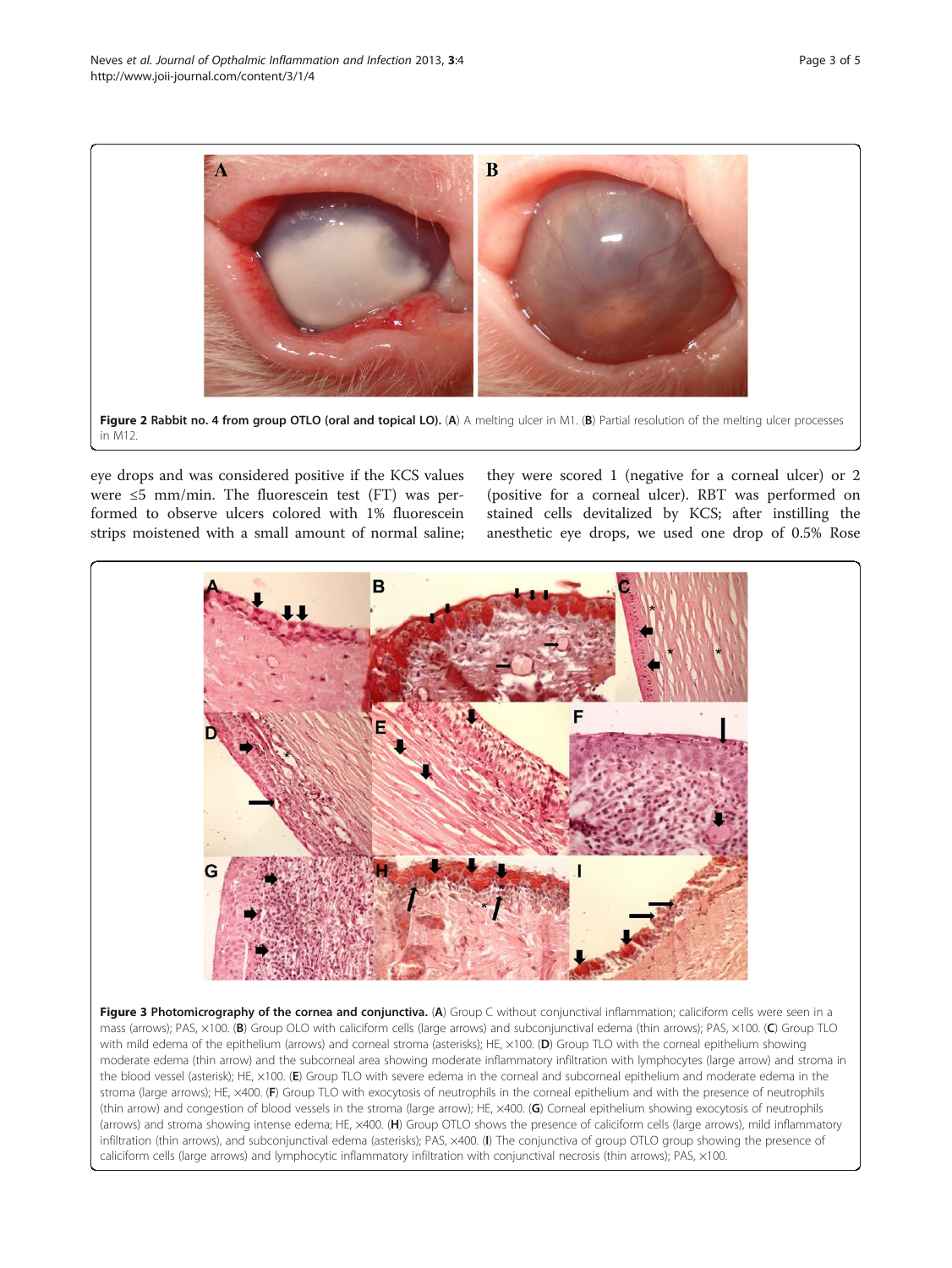Bengal, and they were scored 1 (the absence of stained cells devitalized by KCS) or 2 (the presence of stained cells devitalized by KCS). For the histopathological analysis at the end of the experiment (M12), the rabbits were euthanized using 2.5% IV sodium thiopental (200 mg/kg); after transpalpebral enucleation, the eyeball was placed in a solution of 10% formaldehyde for 24 to 48 h. The eyes were stored in 70% alcohol and were processed according to the technique for inclusion in paraffin; 5-μm-thick cuts of the cornea and conjunctiva were obtained, which were colored with hematoxylin and eosin (HE) as well as periodic acid-Schiff (PAS). For STT variables and the density of caliciform cells, we used the variance analysis test for paired samples in contrast to Tukey's method. For FT, RBT, and histopathology, a nonparametric Friedman test was used to compare the various times, and the Kruskal-Wallis test with Dunn's method was used for between-group comparisons. We adopted a significance level of  $P < 0.05$ .

#### Results

The STT, FT, and RBT results are shown in Figure [1](#page-1-0). An interesting clinical finding was from rabbit no. 4 of group OTLO (oral and topical LO), which presented a melting ulcer at M1, and there was a partial resolution of the process until the end of the experiment (Figure [2](#page-2-0)). The histopathology results of the cornea and conjunctiva in group C showed no changes (Figure [3](#page-2-0)A). Upon histopathology of the cornea, there was slight edema in group OLO (Figure [3B](#page-2-0)) compared to group TLO, which presented moderate edema (Figure [3](#page-2-0)C,D,E). In group TLO, the presence of inflammatory infiltrates with exocytosis of neutrophils was observed (Figure [3](#page-2-0)F,G). In the histopathological results of the conjunctiva, the OLO (Figure [3B](#page-2-0)) and OTLO (Figure [3](#page-2-0)H) groups had mild and moderate edema, respectively, whereas group TLO had severe edema. The OLO and OTLO groups (Figure [3I](#page-2-0)) showed mild necrosis, whereas group TLO showed moderate necrosis. There was no statistical significance  $(P > 0.05)$  in the difference in the caliciform or goblet cell density in the conjunctiva among the groups, and the values were 9.8 ± 1.9 (C), 9.5 ± 2.3 (OLO), 10.7 ± 2.7  $(TLO)$ , and  $9.0 \pm 3.8$  (OTLO).

#### Discussion and Conclusions

The group treated with oral LO (group OLO) had normal tear production in the second week after starting treatment and a significant increase above the control group after 3 weeks. This finding is consistent with several studies, especially in patients with Sjögren's syndrome, in whom oral ω-3 and ω-6 supplementation has been recommended to control KCS symptoms [\[2](#page-4-0)-[4,12](#page-4-0)]. In this study, topical LO was more effective in the early treatment of KCS, increased production of tears, and corneal ulcer resolution. The lipid mediators play an important role in the resolution and repair of corneal injuries [[7,12,13\]](#page-4-0).

The LO mechanism of action might be anti-inflammatory; the inhibitory response of the arachidonic acid inflammatory cascade has been proven to synthesize the noninflammatory mediators PGE1 and TXA1 from ω-6 series by the action of COX1 on DGLA, which likely reduces the inflammation on the cornea, conjunctiva, and lacrimal glands; increases the production of tears; and improves the activity of caliciform cells, consequently causing an increase in the production of mucin. This increased mucin provides an improvement in the PTF quality, which leads to reduced tear evaporation in the aqueous portion of the eye  $[2,4,6,7,12]$  $[2,4,6,7,12]$ . In this study, LO topical instillation did not induce any ocular side effects, such as irritation, hyperemia, or discomfort. In addition, the concomitant use of LO orally and topically did not show benefits beyond a single route of administration. A hypothesis for this result is that an excess of  $\omega$ -3 and  $\omega$ -6 results in an improper ratio of these two EFAs. More pharmacokinetic and pharmacodynamic studies of oral LO and of LO in ocular topical formulations should be conducted to clarify these results. Therefore, we conclude that LO, orally and topically, was effective in treating experimentally induced KCS in rabbits, although combined oral and topical LO did not demonstrate additional benefits beyond those from a single route of administration.

#### Competing interests

The authors declare that they have no competing interests.

#### Authors' contributions

MLN participated in the design of the study, acquisition, analysis and interpretation of data. LY and OCS participated in the histopathological analysisMSPA and HS participated in the surgery of the removal of lacrimal glands and nictitating membranes of the rabbit. sRG participated in the design of the study and performed the statistical analysis. ERC, JEG, LFCZ, AS, RMF, CCM and CAS participated in the ophthalmic exams and transpalpebral enucleation for material collection for histopathological analysis. SFA conceived of the study, and participated in its design and coordination and helped to draft the manuscript. All authors read and approved the final manuscript.

#### Acknowledgements

We would like to thank the Post-Graduate Program in Animal Science of UNOESTE for the financial support and the Laboratory Ophthalmos-SP for the donation of some of the materials necessary for the execution of the experiment.

#### Author details

<sup>1</sup>Post-Graduate Program in Animal Science, University of Oeste Paulista (UNOESTE), Rodovia Raposo Tavares, Km 572, Presidente Prudente, São Paulo 19001-970, Brazil. <sup>2</sup>Department of Anatomy Pathology, University of Oeste Paulista (UNOESTE), Rodovia Raposo Tavares, Km 572, Presidente Prudente, São Paulo 19001-970, Brazil. <sup>3</sup>Department of Small Animal Surgery, University of Oeste Paulista (UNOESTE), Rodovia Raposo Tavares, Km 572, Presidente Prudente, São Paulo 19001-970, Brazil. <sup>4</sup>Faculty of Veterinary, University of Oeste Paulista (UNOESTE), Rodovia Raposo Tavares, Km 572, Presidente Prudente, São Paulo 19001-970, Brazil. <sup>5</sup>Veterinary Hospital, University of Oeste Paulista (UNOESTE), Rodovia Raposo Tavares, Km 572, Presidente PrudenteSão Paulo 19001-970, Brazil. <sup>6</sup>Department of Small Animal Medicine,